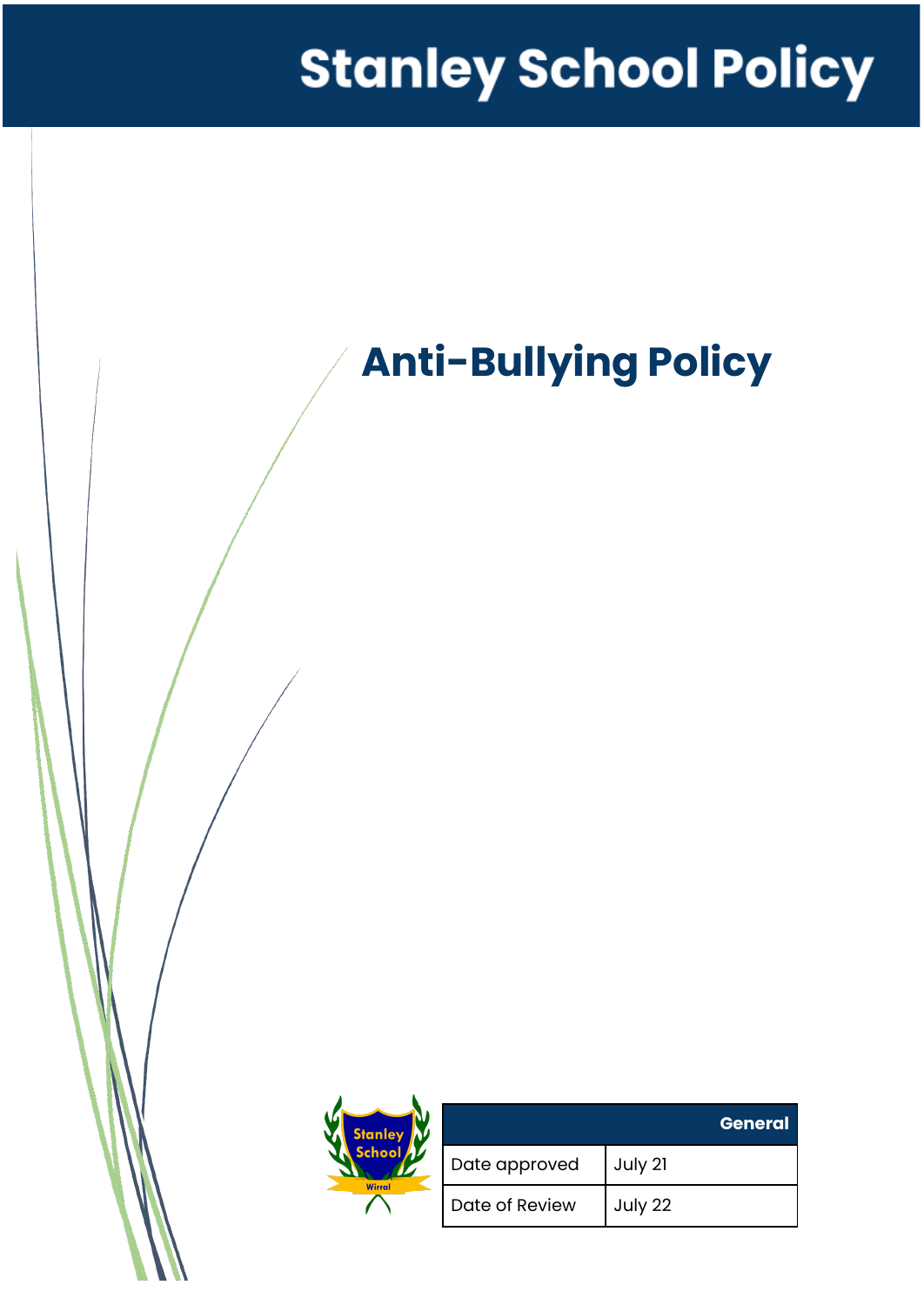All other Stanley School Policies should be taken into account when following the Stanley School Anti-Bullying Policy.

The Stanley School Anti-Bullying Policy works alongside, and may reference to the following policies;

- Calming Rooms Policy
- Communication Policy
- Moving and Handling Policy
- Managing behaviour Policy
- E-Safety Policy
- Child Protection and Safe Guarding
- Health and Safety Policy
- Incidents and Accidents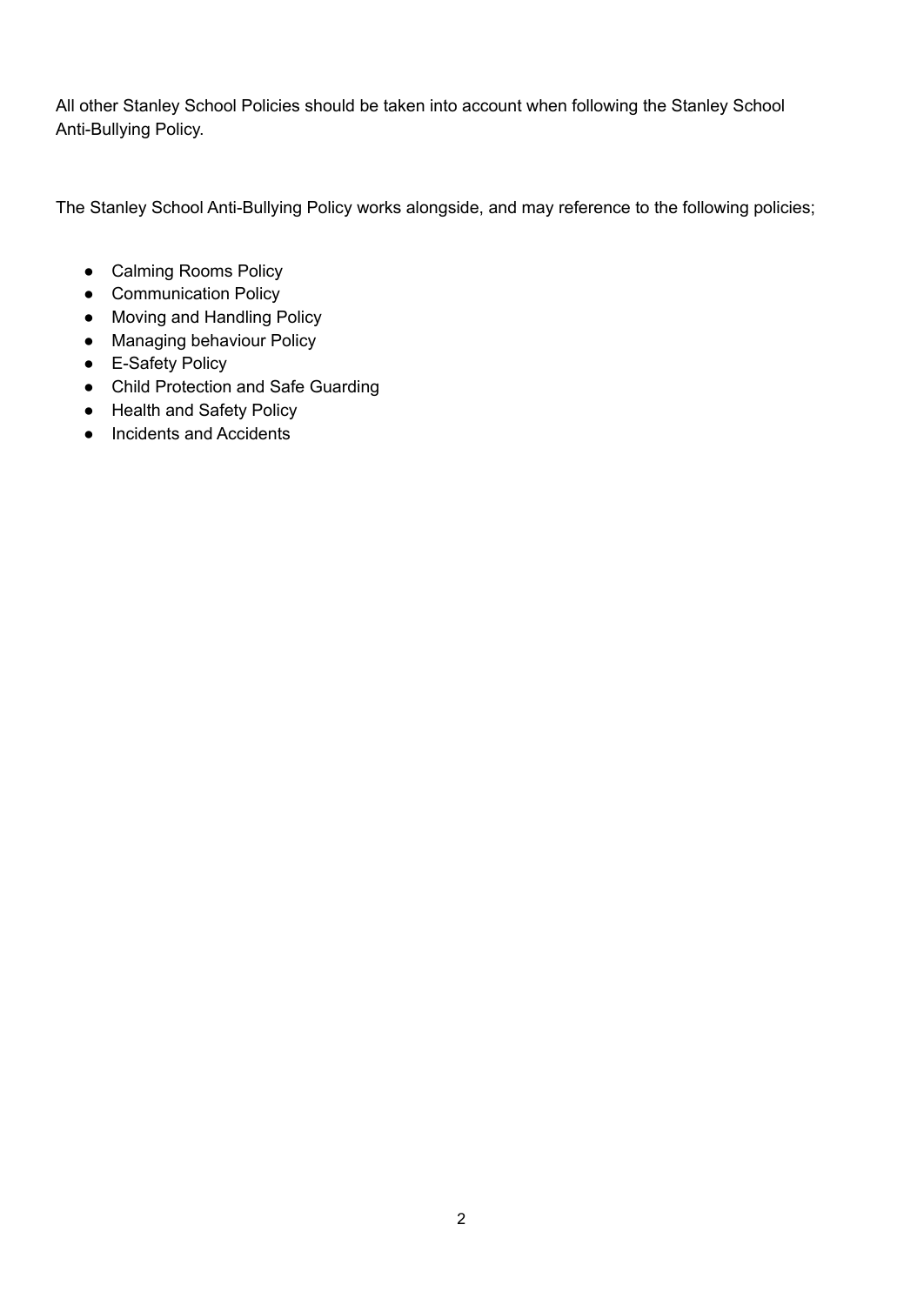| Promoting a positive ethos in Stanley School | 4                |
|----------------------------------------------|------------------|
| <b>Bullying Definition</b>                   | $\boldsymbol{4}$ |
| <b>Types of bullying</b>                     | 5                |
| Possible signs                               | 5                |
| <b>Possible effects</b>                      | 6                |
| How the school responds                      | 6                |
| <b>Reporting</b>                             | 6                |
| When do we discuss bullying                  | 6                |
|                                              |                  |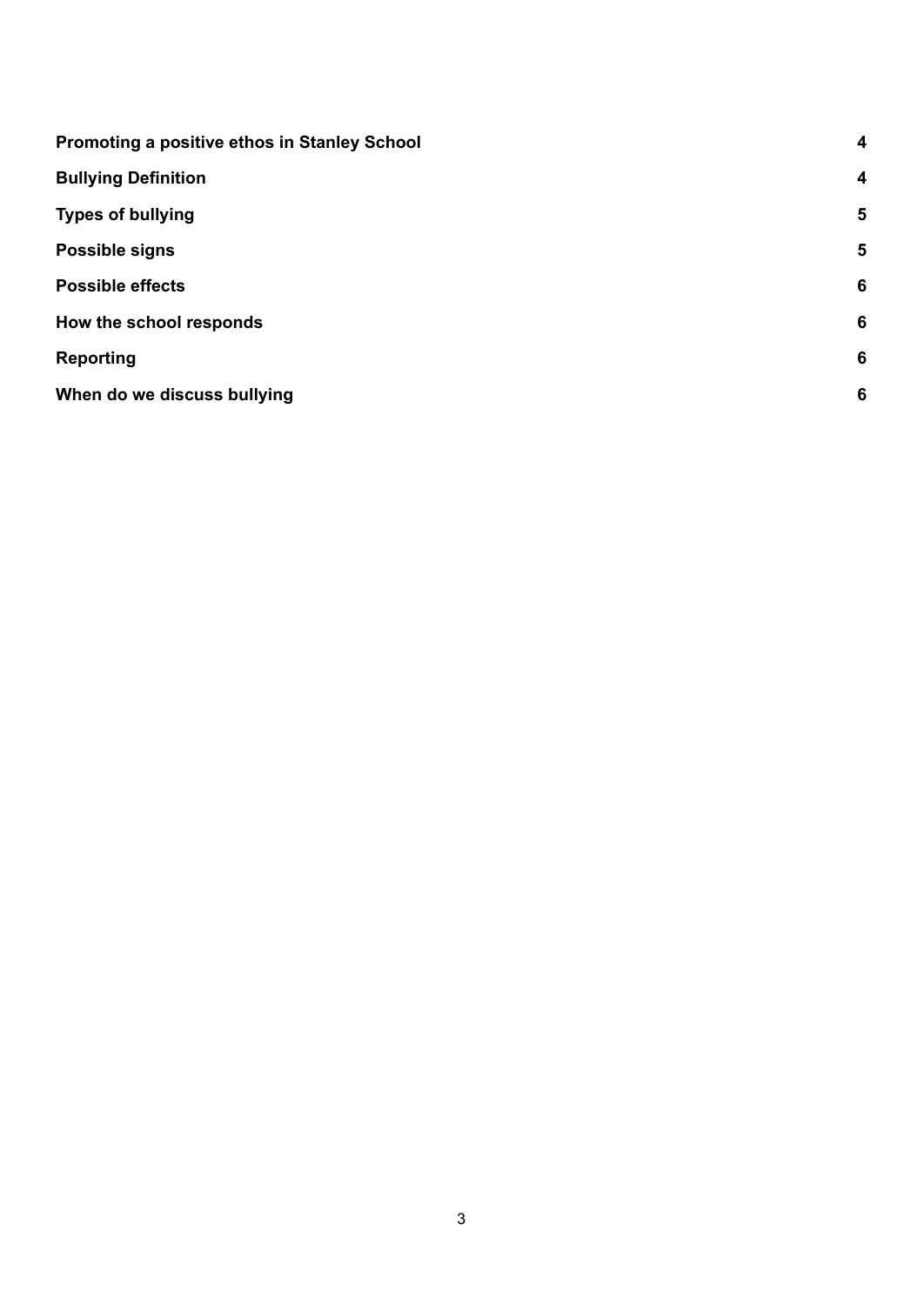## <span id="page-3-0"></span>**Promoting a positive ethos in Stanley School**

At Stanley School we aim to create a climate where pupils enjoy learning, participate in a wide range of activities, access the curriculum at an appropriate level and achieve high standards. Members of staff work to promote positive relationships, trust and cooperation to secure an enjoyable learning environment where expectations are clear and conflict is minimised. Each child is valued and strategies are based on care and respect for others.

At Stanley School we aim to:

- Foster children's respect for themselves and others
- **●** Ensure that all pupils understand what is meant by good behaviour.
- **●** Provide a positive and enjoyable learning environment, where good work and behaviour is rewarded.
- **●** Work closely with children, parents, carers, governors and other professionals to promote good behaviour.
- **●** Ensure that all staff are aware of the positive and valuable role they play in encouraging good behaviour.
- Staff are required to maintain good order among our pupils and safeguard their health and safety both on the school premises and when involved in authorised activities elsewhere.
- Linked to this duty of care is the requirement to act in "loco parentis" in the manner of a responsible and caring parent.

## <span id="page-3-1"></span>**Bullying Definition**

Bullying is a behaviour which can be defined as the repeated attack, physical, psychological, social or verbal in nature, by those in a position of power which is formally or situation ally defined, with the intention of **causing distress for their own gain or gratification.**

### **Bullying:**

- Is a form of aggressive behaviour which is often hurtful and deliberate.
- It is persistent, sometimes continuing for weeks, months or even years.
- It is difficult for those being bullied to defend themselves.
- An underlying feature is an abuse of power and a desire to intimidate and dominate.

**In any school** there will unfortunately be occasional examples of bullying between pupils. Of course it does not happen throughout the whole population of the school, but for those who are bullied the experience may be very upsetting or traumatic. The bullying may be:

# <span id="page-3-2"></span>**Types of bullying**

#### **Physical**

Hitting, kicking, scratching, hair pulling etc.; taking or damaging other's belongings.

#### **Verbal**

Name calling **Insulting** Repeated teasing **Threats**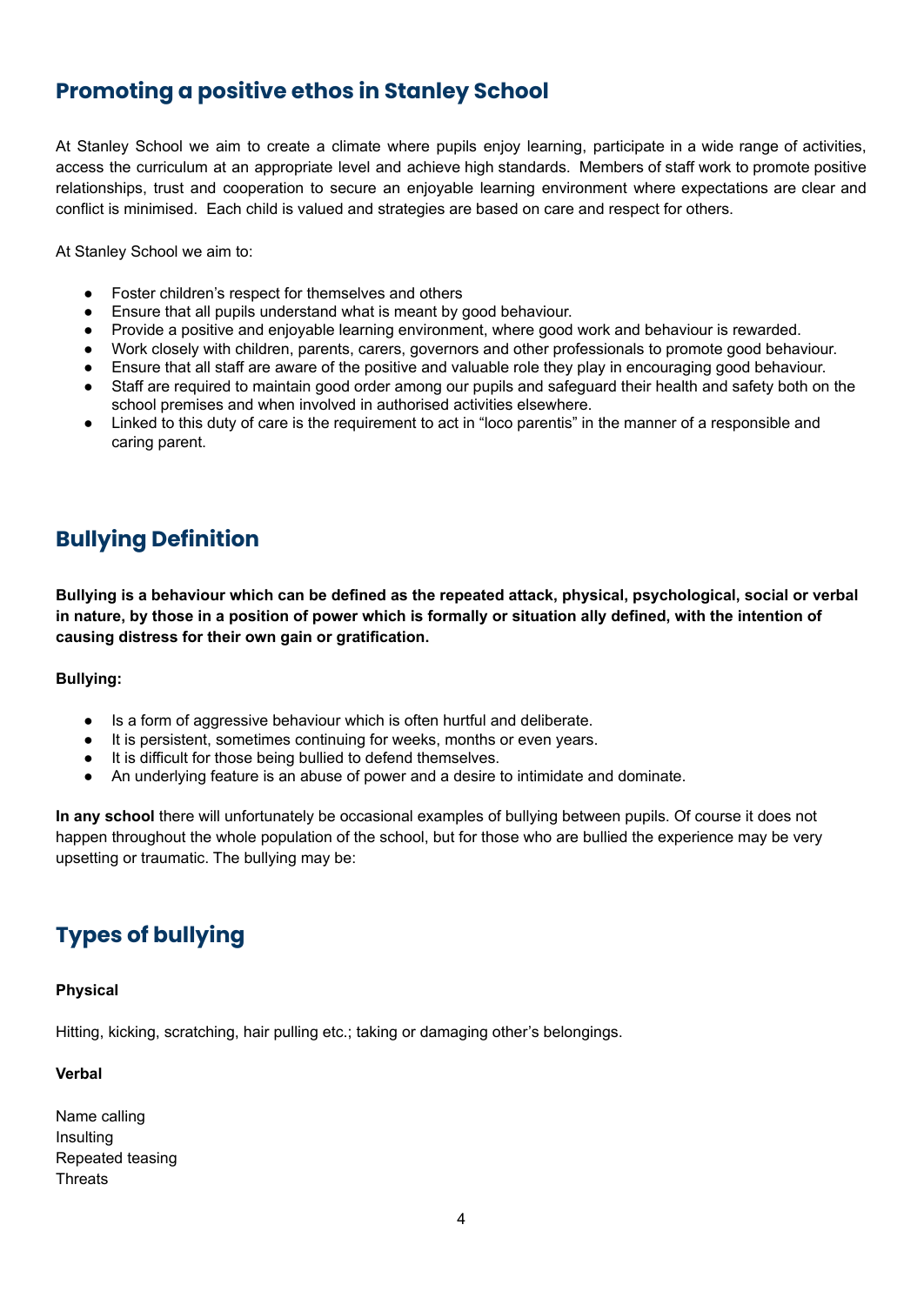## **Indirect or Psychological bullying**

Spreading nasty rumours Excluding someone from groups Moving away as a person approaches

Failure to speak to acknowledge a person The 'look'

Unless checked "low key " bullying such as shoving or name calling can escalate if the bullied pupils respond in a particular way.

Pupils who are bullied tend to disclose to parents, not at school, although in that setting some bullying may be obvious, and some youngsters do disclose incidents to staff. The ability of pupils to disclose that they are being bullied will also depend upon their communication skills.

However, there are some pupils who are shrewd enough to bully out of sight of staff, and staff have to be vigilant and aware of places where bullying can take place. One of the more common places is the school playground. However, bullying can take place in any part of the school, especially at times when supervision is more relaxed, or there are less staff present e.g. break and lunch times. There have been occasions when bullying has occurred on school transport.

At school we have a limited control over behaviour on educational transport, but we should be made aware if incidents happen and will deal with them appropriately. We have control over pupil behaviour in school and staff must be aware when and where bullying is more likely to occur.

## <span id="page-4-0"></span>**Possible signs**

- Unwilling to come to school
- Become withdrawn, perhaps even stop eating
- Personal belongings or money continuously going missing
- Refuses to say why s/he is unhappy
- Loses interest in school work

## <span id="page-4-1"></span>**Possible effects**

- Loss of self-confidence, low esteem
- Lives are made miserable
- Poor concentration affects learning and achievement
- Tries to avoid other children
- Physical Injury
- Stress and anxiety
- Does not want to come to school

## <span id="page-4-2"></span>**How the school responds**